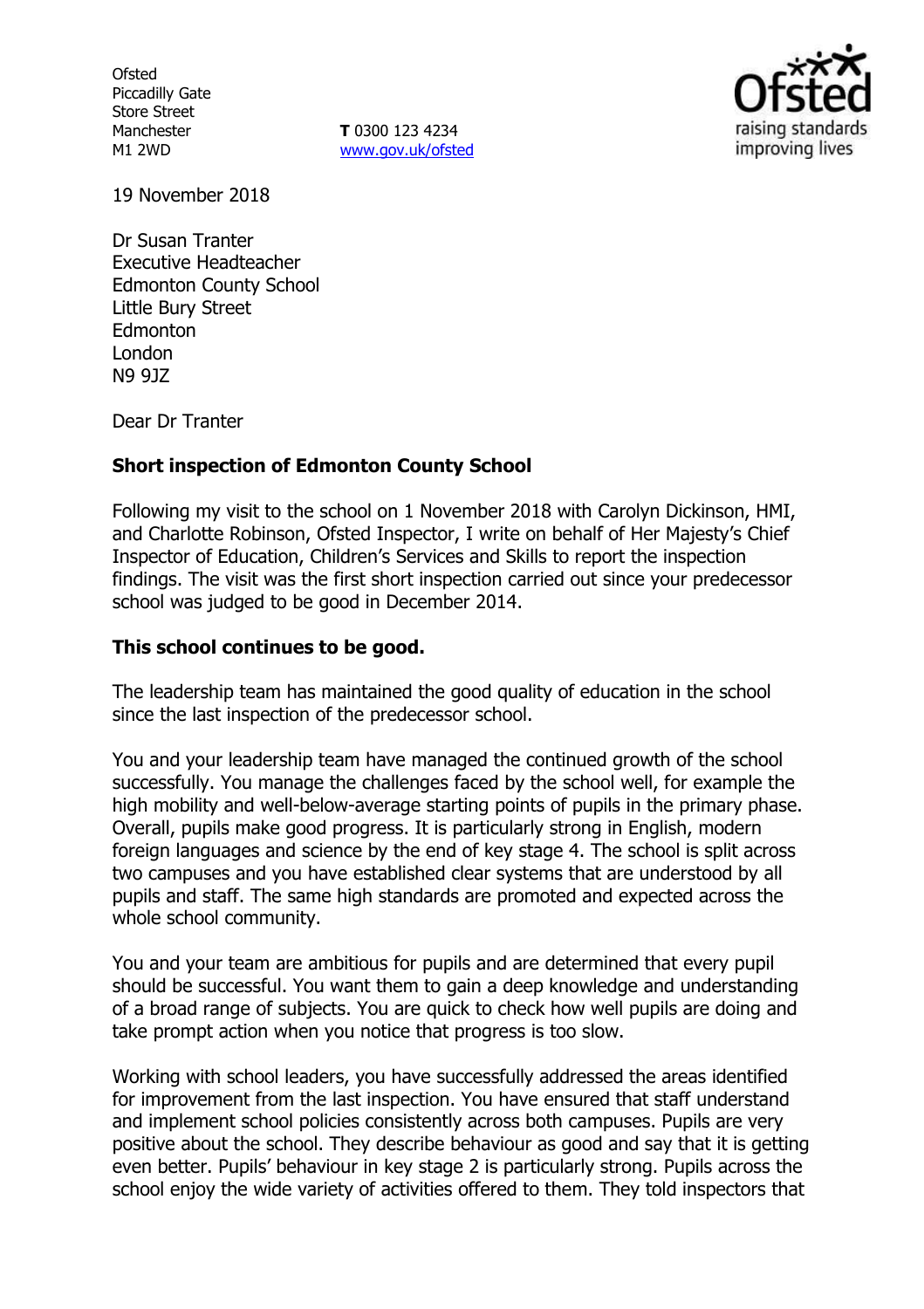

they particularly like the amount of physical education (PE) they receive as well as the variety of art and technology clubs that they can attend.

Staff enjoy working at the school and feel supported by leaders. Those who spoke to inspectors and completed the Ofsted questionnaire were overwhelmingly positive about the school.

In 2017 and 2018, pupils' progress in key stage 4 was very good in a range of subjects, including English, modern foreign languages and science. You are aware of the school's many strengths and celebrate them with the school community. However, you are fully committed to making the school even better. You have identified areas that are less strong, such as literacy and numeracy in Year 1, and humanities. You have responded quickly and positively. The addition of new leaders in the primary phase and in humanities is having a positive impact. Pupils enjoy their learning and are now making faster progress. Leaders have undertaken a thorough curriculum review to ensure that all pupils receive the support and challenge they need.

# **Safeguarding is effective.**

Together with other leaders, you have created a strong culture of safeguarding in the school. When appointing new staff, you and other leaders check thoroughly that staff are suitable to work with children. The arrangements for keeping pupils safe across the two campuses are robust. All staff are given extensive safeguarding training. You have ensured that staff understand and implement school policies, which are regularly updated, consistently across both campuses.

Staff are vigilant. They know the warning signs that show a pupil may be at risk of harm and know what to do if they have a concern. Staff know who they should talk to and they act promptly when concerns arise. Staff are swift to refer matters on to external agencies where required and are tenacious when following them up. Staff have a secure understanding of the potential risks that pupils might encounter from outside school, for example knife crime. They use a range of effective strategies to ensure that pupils know how to keep themselves safe. Pupils enjoy school and say that they feel safe in school. They receive regular advice about how to stay safe online. Most of the parents who responded to Ofsted's online questionnaire, Parent View, agree that pupils are safe in school. This view is echoed by staff.

## **Inspection findings**

- For the first key line of enquiry we agreed to look at how effectively leaders are improving pupils' attendance and managing the use of fixed-term exclusion. This is because the number of pupils persistently absent from school is higher than average. Moreover, the use of fixed-term exclusion has also been above the national average.
- Senior leaders have established a clear and effective role for middle leaders in monitoring and dealing with day-to-day attendance. Middle leaders know pupils well and are quick to respond to any individual pupil's absence quickly. However,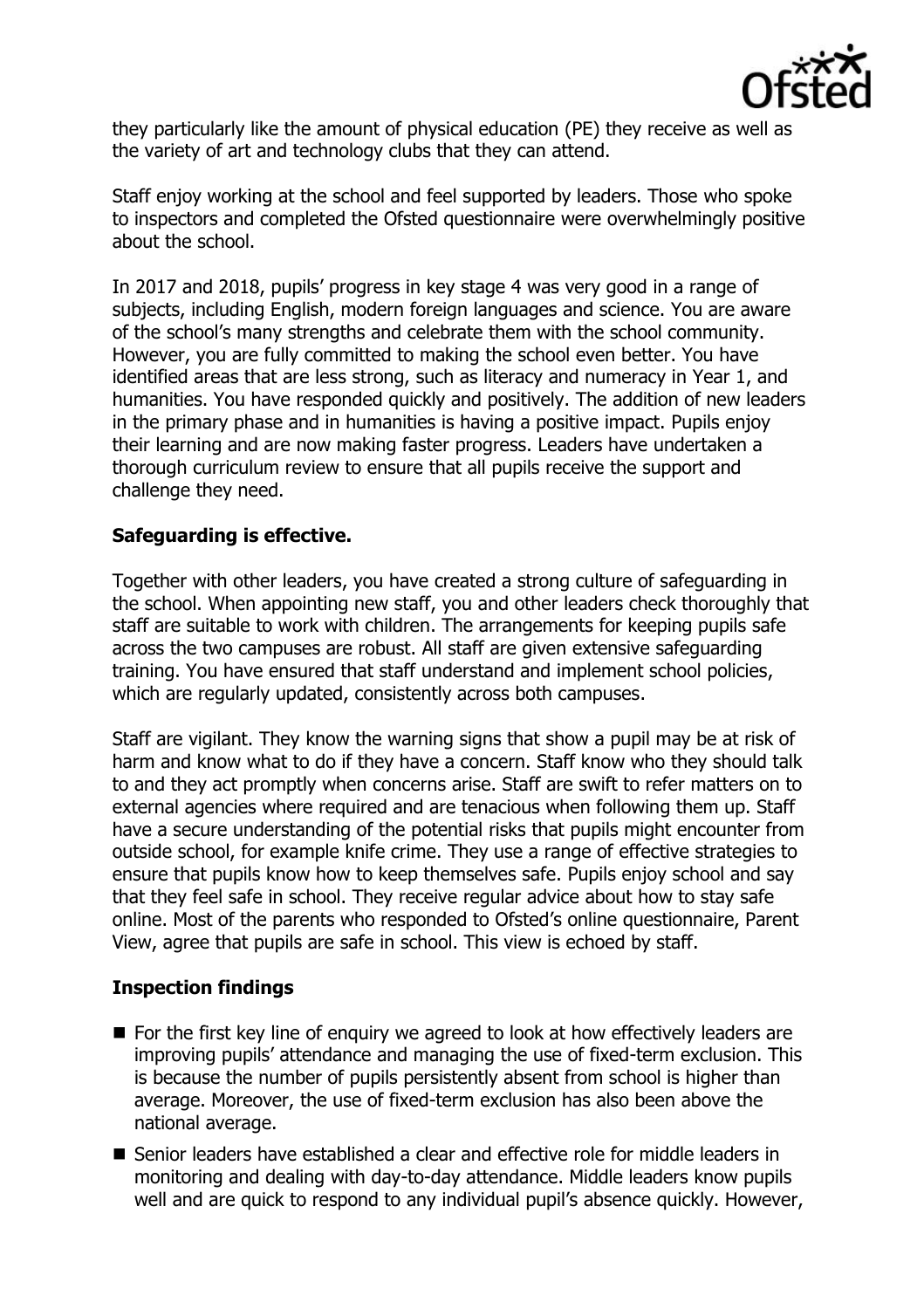

senior leaders do not give enough focus to analysing the attendance of different groups of pupils. This means their ability to identify trends and to respond accordingly are being held back. As a result, the level of persistent absence is too high for groups of pupils, such as those from disadvantaged backgrounds.

- The refined behaviour policy and greater consistency across the teaching staff has resulted in pupils' good behaviour. Consequently, the use of fixed-term exclusion is decreasing. Pupils who need support in managing their behaviour told inspectors that staff help them by encouraging them to reflect on their actions.
- We then looked at the effectiveness of leaders' work to strengthen outcomes in geography and history. This is because in 2017 and 2018 pupils' progress in geography and history was typically slower than the progress pupils made in other subjects.
- Leaders have clearly identified this as a priority and have not shied away from taking tough staffing decisions. You have appointed new middle leaders for humanities. The new leaders were quick to review and change the curriculum and how the subjects are being taught. Regular monitoring is now taking place to ensure that all staff are fully following the school's procedures. This supports pupils learning.
- $\blacksquare$  The school's own assessment information shows that pupils are now making faster progress in humanities. However, observations of learning and reviews of pupils' work indicate a mixed picture. One reason for this is a lack of challenge for most-able pupils. Where learning activities do not routinely encourage deep thinking, some pupils lose interest and become disengaged.
- For the third key line of enquiry we looked at what leaders are doing to ensure that pupils gain good literacy and numeracy skills before the end of key stage 1.
- Pupils start at the school in the early years and key stage 1 with well-belowaverage starting points. Staff check on what pupils know and can do when pupils join the school.
- You have appointed two new leaders in the primary phase. They are taking effective action to raise standards, for example in the proportion of children reaching the expected standard in phonics.
- New initiatives to improve pupils' reading skills are beginning to have an impact. There is still more to do, particularly in ensuring that teaching in Reception has a greater sense of urgency in developing pupils' literacy and numeracy skills.
- Leaders are now focusing on reading more closely. A whole-school reading scheme has recently been introduced, which you are confident will have a positive impact. You recognise that it will take time before the full impact of the strategy is realised.
- $\blacksquare$  For the fourth key line of enguiry we looked at the progress pupils are making across key stage 2. This is because pupils move into key stage 2 with below average attainment, and at the last inspection there were no pupils in upper key stage 2.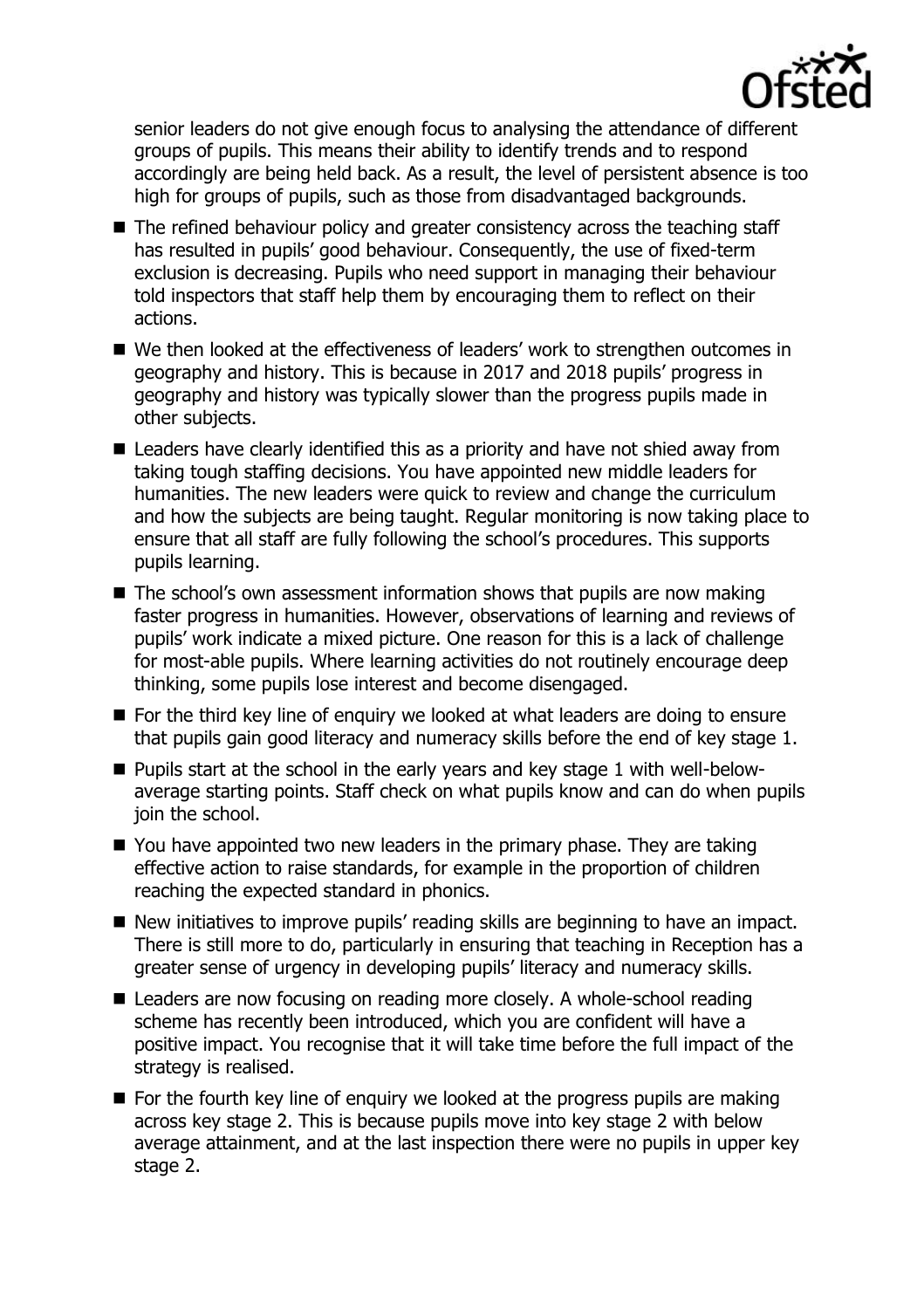

- Observations of teaching and reviewing pupils' work support the school's assessment information. Progress in writing and mathematics across key stage 2 is now strong.
- Teaching of writing is particularly effective. One reason for this is that teachers provide regular opportunities for pupils to write extensively. Moreover, they challenge misconceptions quickly. Pupils enjoy their learning, and this is displayed by their good behaviour.
- Leaders have identified that the main priority in the primary phase is to improve reading. You have overhauled the approach to reading, including implementing a new reading scheme. There are clear signs that the initiatives are beginning to have an impact. Pupils are increasingly likely to choose a book to read that challenges them. However, leaders recognise that there is more to do to ensure pupils' attainment rises still further.

## **Next steps for the school**

Leaders and those responsible for governance should ensure that:

- teaching in Reception is more sharply focused on helping pupils' literacy and numeracy development so that a greater proportion of pupils are ready for Year 1
- $\blacksquare$  teaching of reading in key stages 1 and 2, and humanities, is more challenging so that all pupils can access more demanding work
- $\blacksquare$  leaders sharpen their analysis of attendance so that they can respond quickly to emerging patterns and trends.

I am copying this letter to the chair of the board of trustees, the regional schools commissioner and the director of children's services for Enfield. This letter will be published on the Ofsted website.

Yours sincerely

Niall Gallagher **Her Majesty's Inspector**

## **Information about the inspection**

During the inspection, inspectors met with you, senior and middle leaders and the chair of the governing body. We reviewed staff and parent questionnaires. We made visits to classrooms, jointly with senior leaders. Inspectors spoke with pupils about their learning and looked at a range of pupils' work in their books and folders. We met with a group of pupils from key stages 3 and 4 to talk about their views of the school. Inspectors listened to pupils from key stages 1 and 2 reading. We evaluated a range of school